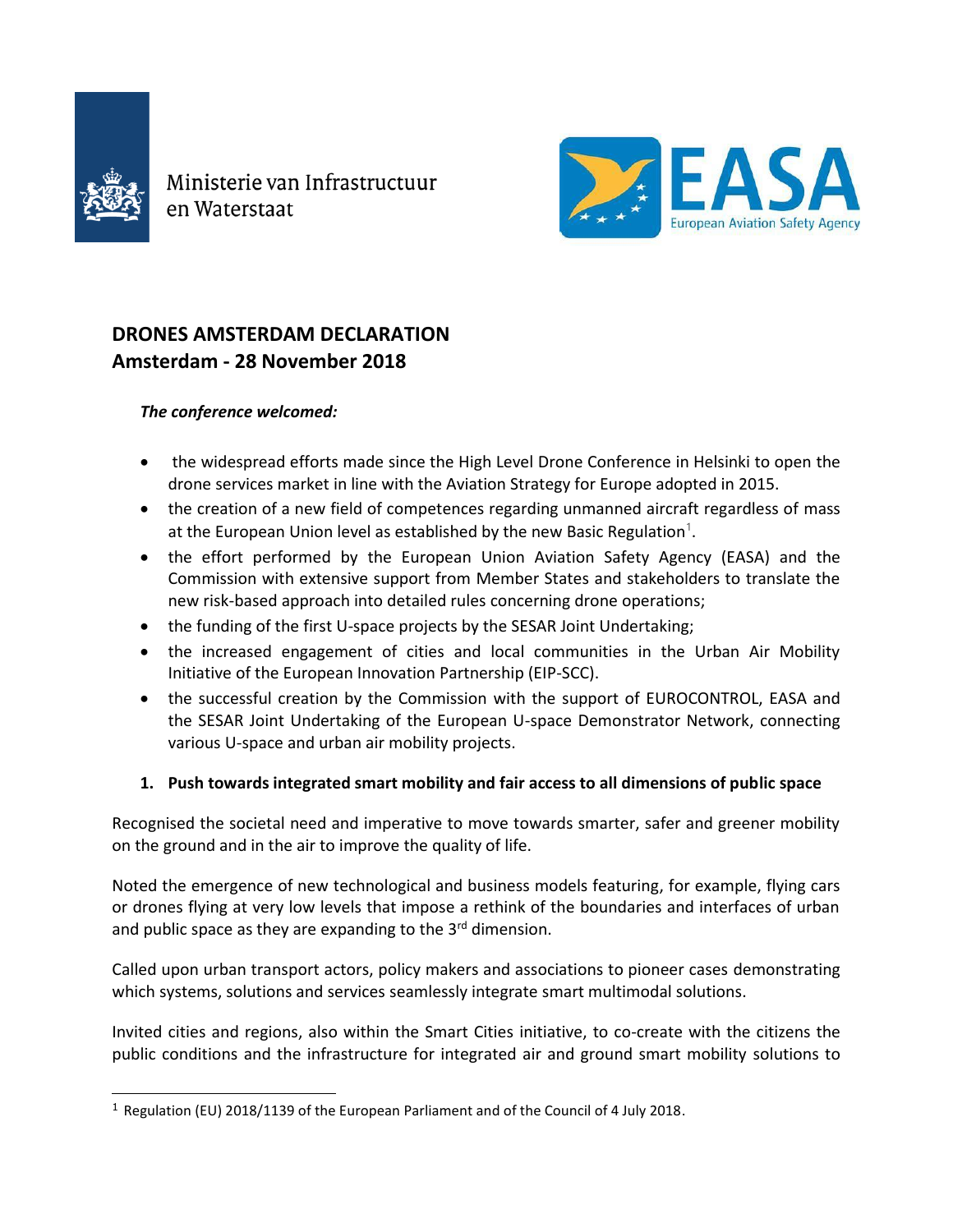flourish, where new and clean technologies, big data, real-time information and corresponding business models converge towards the enablement and realisation of "mobility as a service".

### **2. Enhancing the drone services market**

Recalled that drone and U-space technologies form an integral part of smart mobility.

Called for the timely adoption of the implementing rules on drones as a first step to open the drone services market.

Called upon the European drone industry to seize this opportunity and further develop the drone services market, also by delivering the appropriate standards, to remain competitive at a global level.

Urged more steps to be taken to allow safe large-scale commercial operations in an automated way over longer distances, in so-called Beyond Visual Line of Sight (BVLOS).

### **3. Timely delivery of the U-space regulatory framework**

Recognised that the safe scaling-up of commercial drone operations relies on the provision of Uspace services and the automation, for example, of the flight authorisation process by competent authorities.

Invited the European Commission and EASA, with the support of the SESAR Joint Undertaking and EUROCONTROL, and in close cooperation with Member States, to develop, as a matter of urgency, an institutional, regulatory and architectural framework for a competitive U-space services market.

Considered that this framework should enable competent authorities to set performance requirements, including environmental objectives, needed to satisfy local airspace considerations and establish an open system that lays the foundation for innovative U-space services.

#### **4. Focus on local needs and initiatives**

Welcomed the first U-space demonstrations that have already taken place under the umbrella of the European U-space Demonstrator Network.

Called for all relevant projects to join this Network to share knowledge and to give feedback, based on their practical expertise of demonstrators, as the regulatory framework and standards are developed.

Recalled that such demonstrators should cover all aspects of drone operations and be developed in close collaboration with local authorities, including in the context of the European Innovation Partnership - Smart Cities & Communities projects.

Recalled that public trust is crucial for developing the EU drone services market and that effective testing and deployment in "real-life" locations and scenarios should take account of societal expectations.